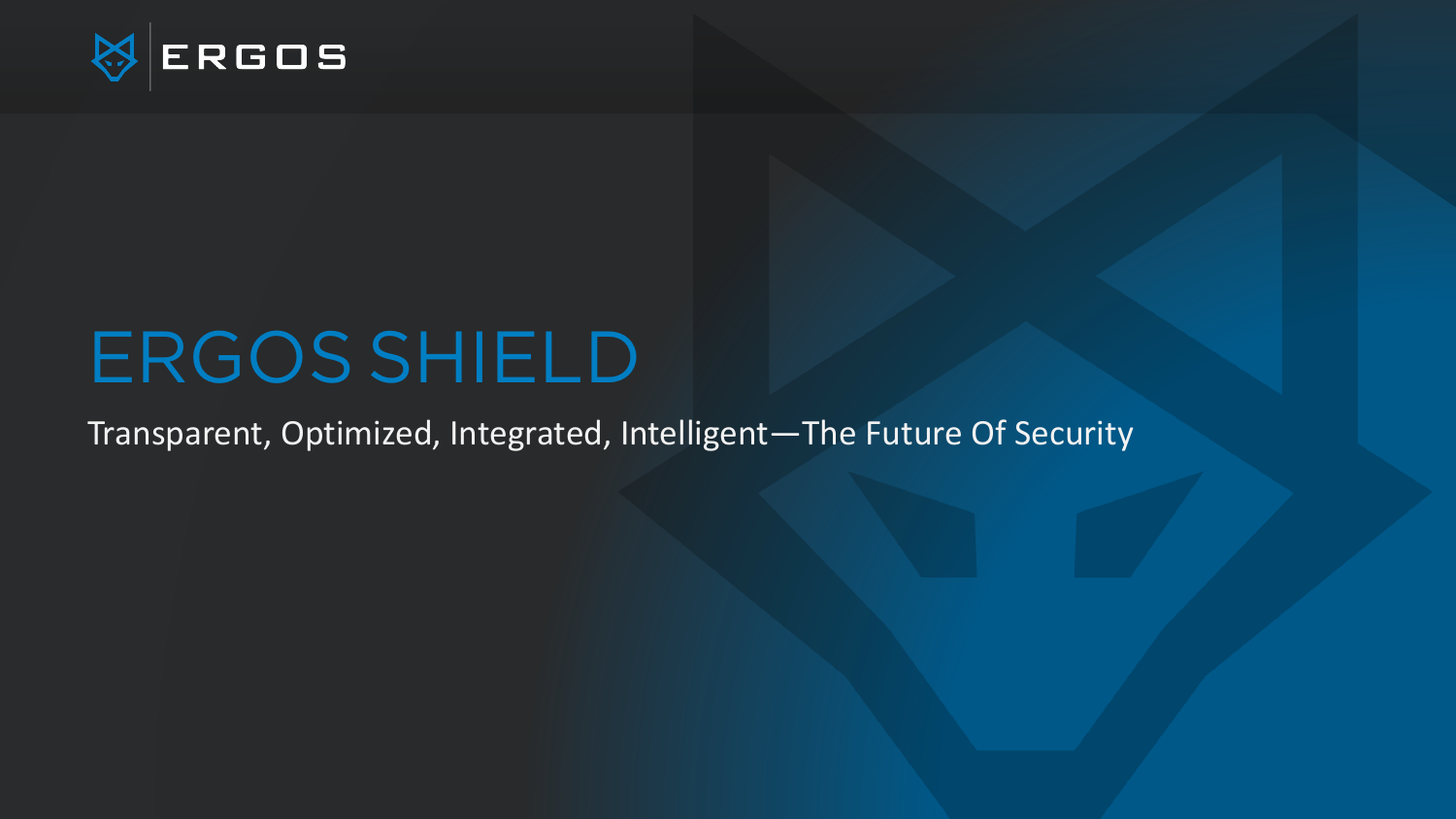### The changing landscape of enterprise security



#### **Mobile workforce**

**72% of the U.S. workforce will be mobile by 2020, relying on devices other than their laptops to be productive.** 

## **81%**

#### **Compromised passwords**

**81% of confirmed data breaches involved weak, default, or stolen passwords.**

**72% 1/3**

#### **Shadow IT**

**By 2022, a third of successful attacks experienced by enterprises will be on their shadow IT resources.**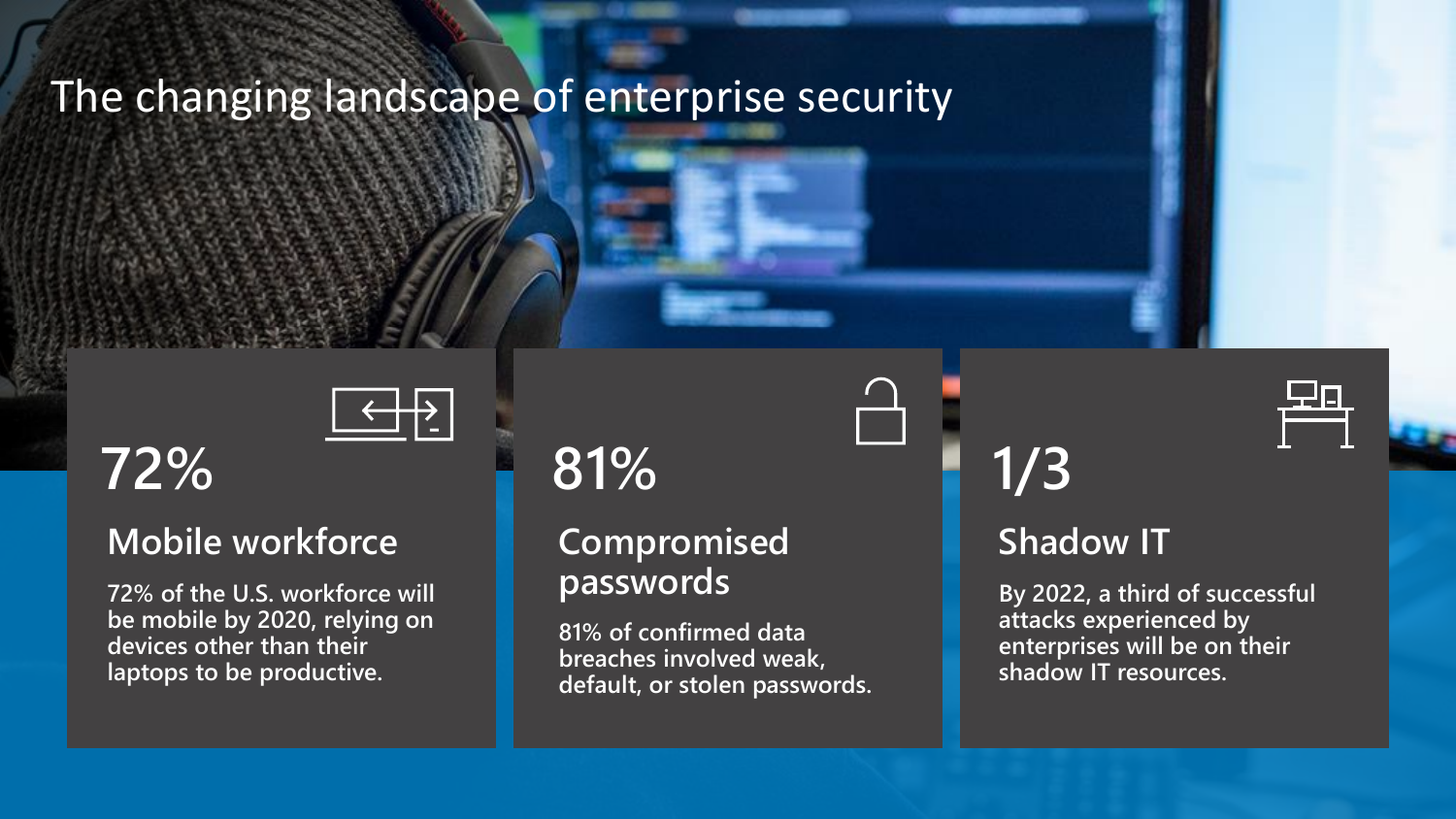### Everyone agrees that security is important…



**of global organizations indicate that security is a top challenge.**

# …but most don't prioritize it.

**2 % of customers have turned on <br>
<b>2 2 % multi-factor authentication.**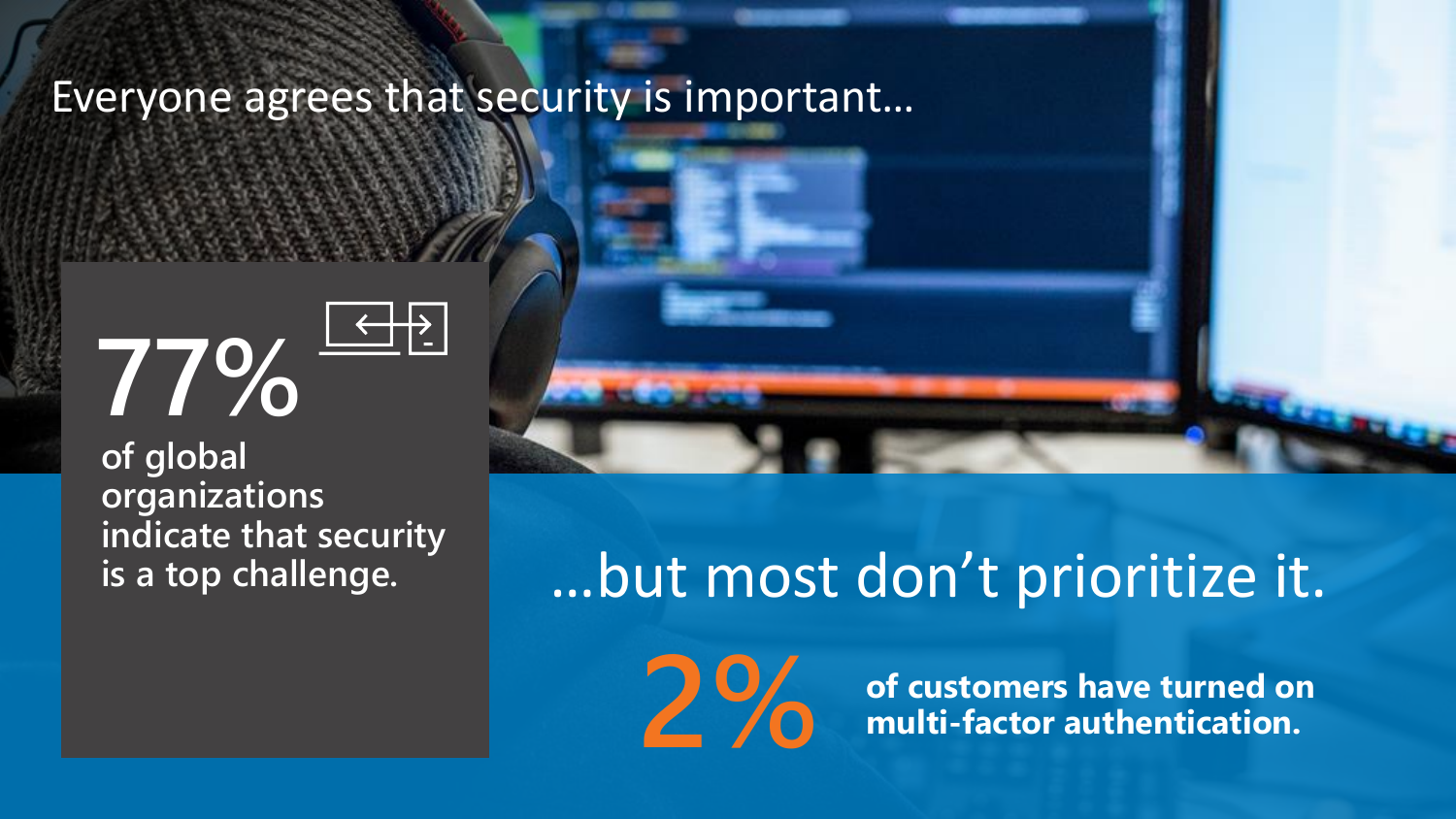

# Meet ERGOS SHIELD

A complete intelligent security solution leveraging best-of-breed security products and solutions, ERGOS intellectual property, decades of security and compliance expertise, and a reinvented enterprise security framework—that empowers businesses to be secure and be productive.

#### Four Core Principles of ERGOS SHIELD









Intelligent security

**Transparency** by design

Optimized for productivity



Integrated for simplicity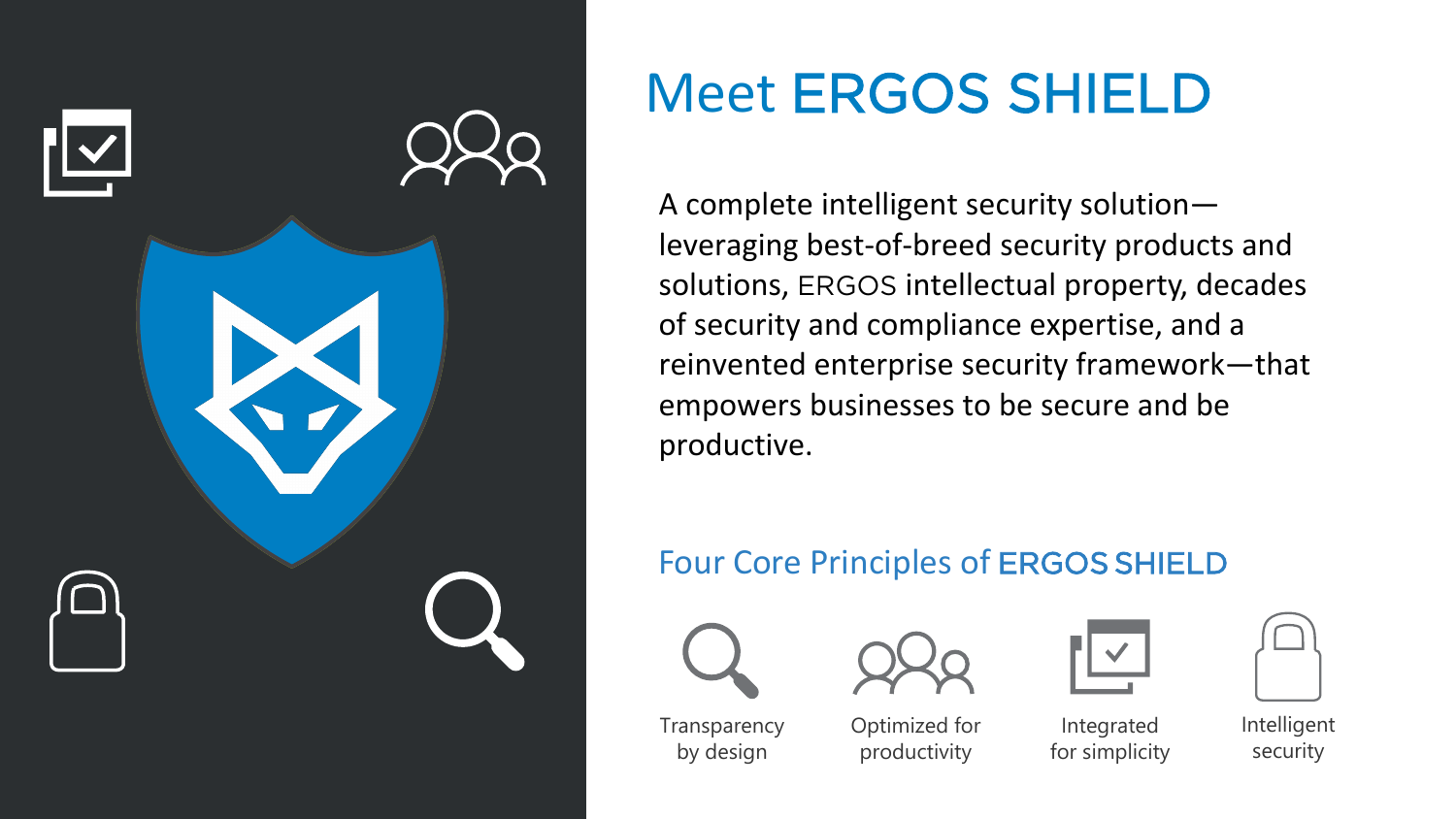# ERGOS SHIELD

#### Based on industry-standard security framework



![](_page_4_Picture_3.jpeg)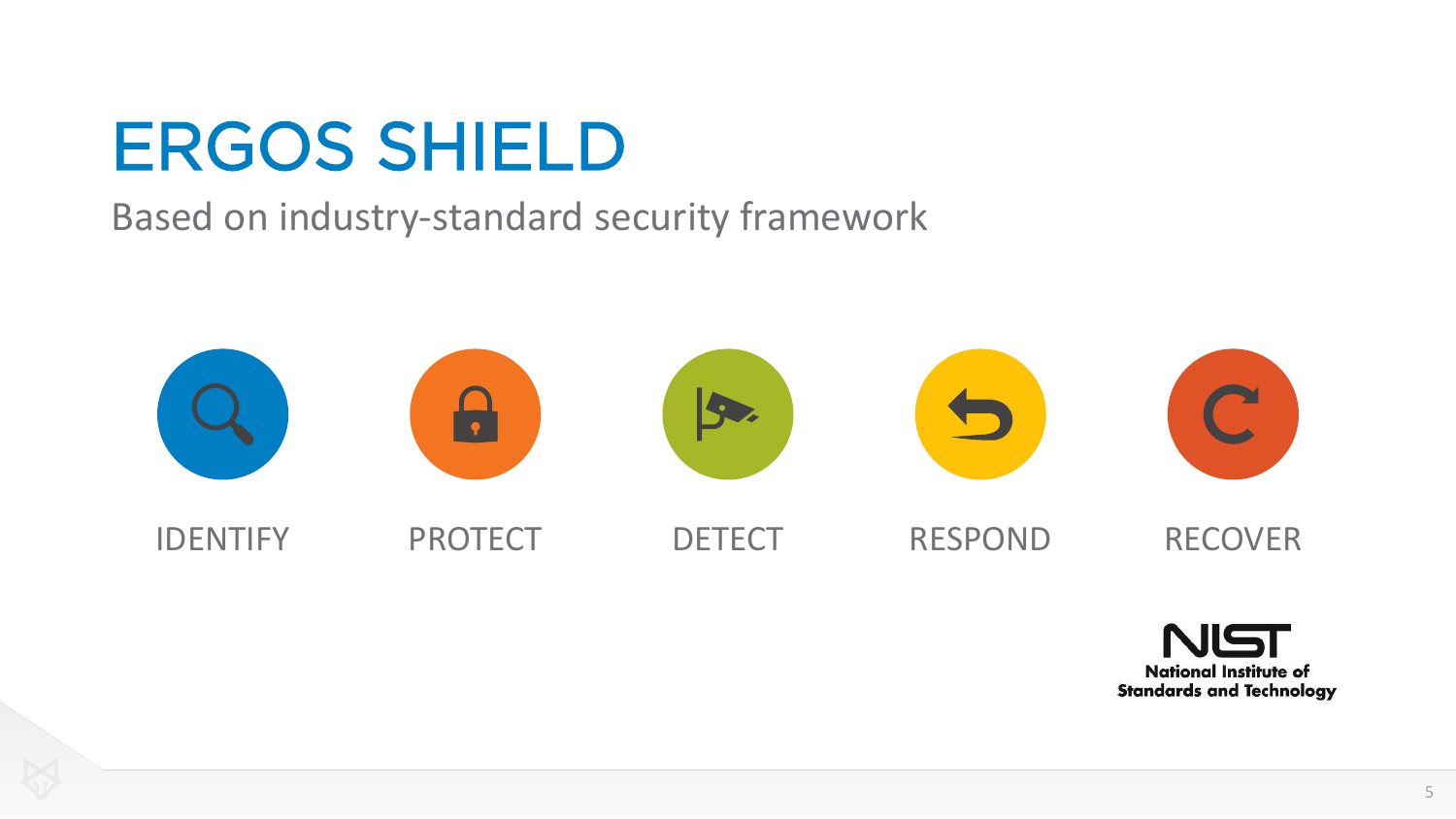# ERGOS SHIELD—Key Initiatives

![](_page_5_Figure_1.jpeg)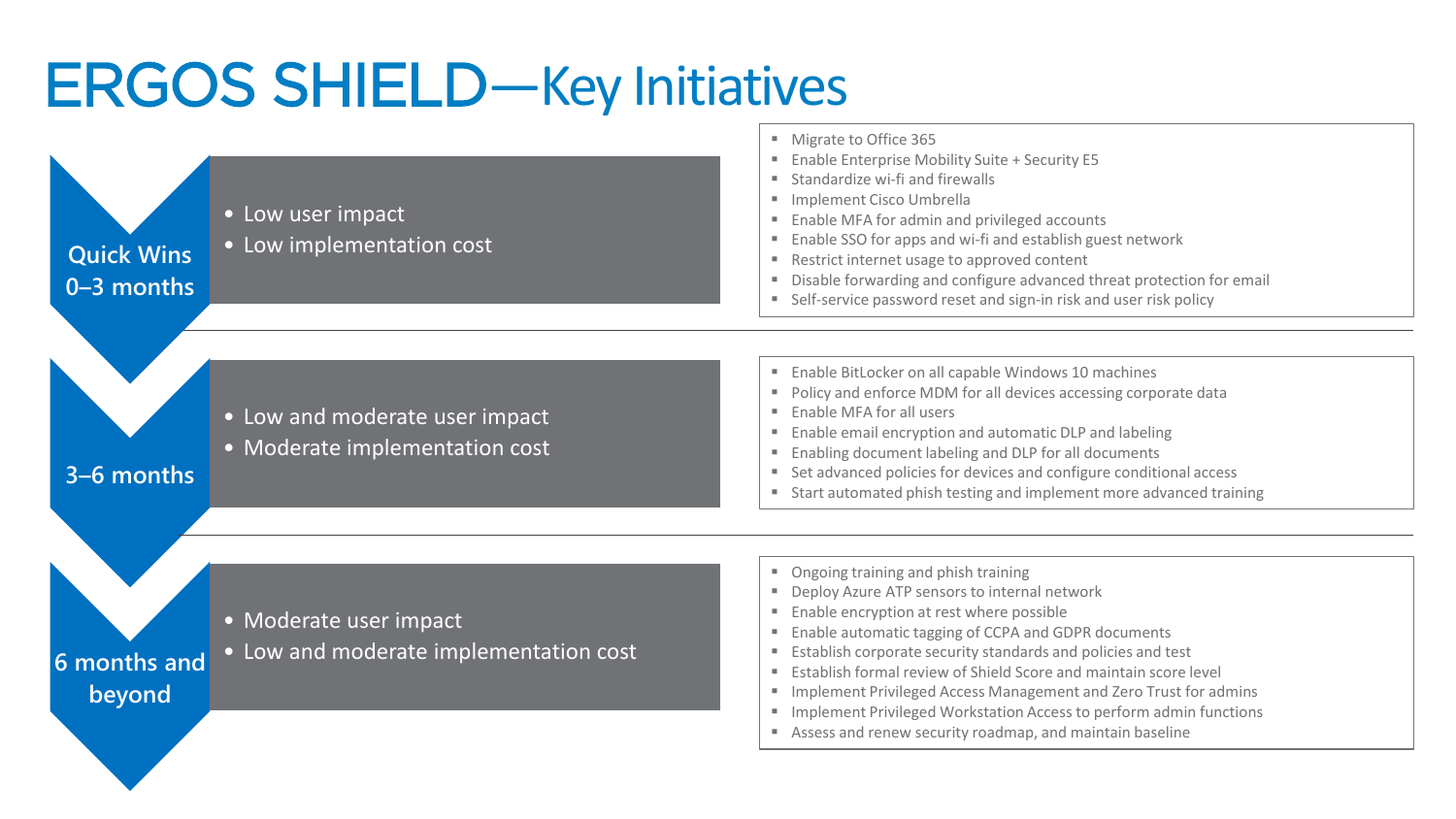### ERGOS SHIELD**—**Proposed Implementation Timeline

![](_page_6_Figure_1.jpeg)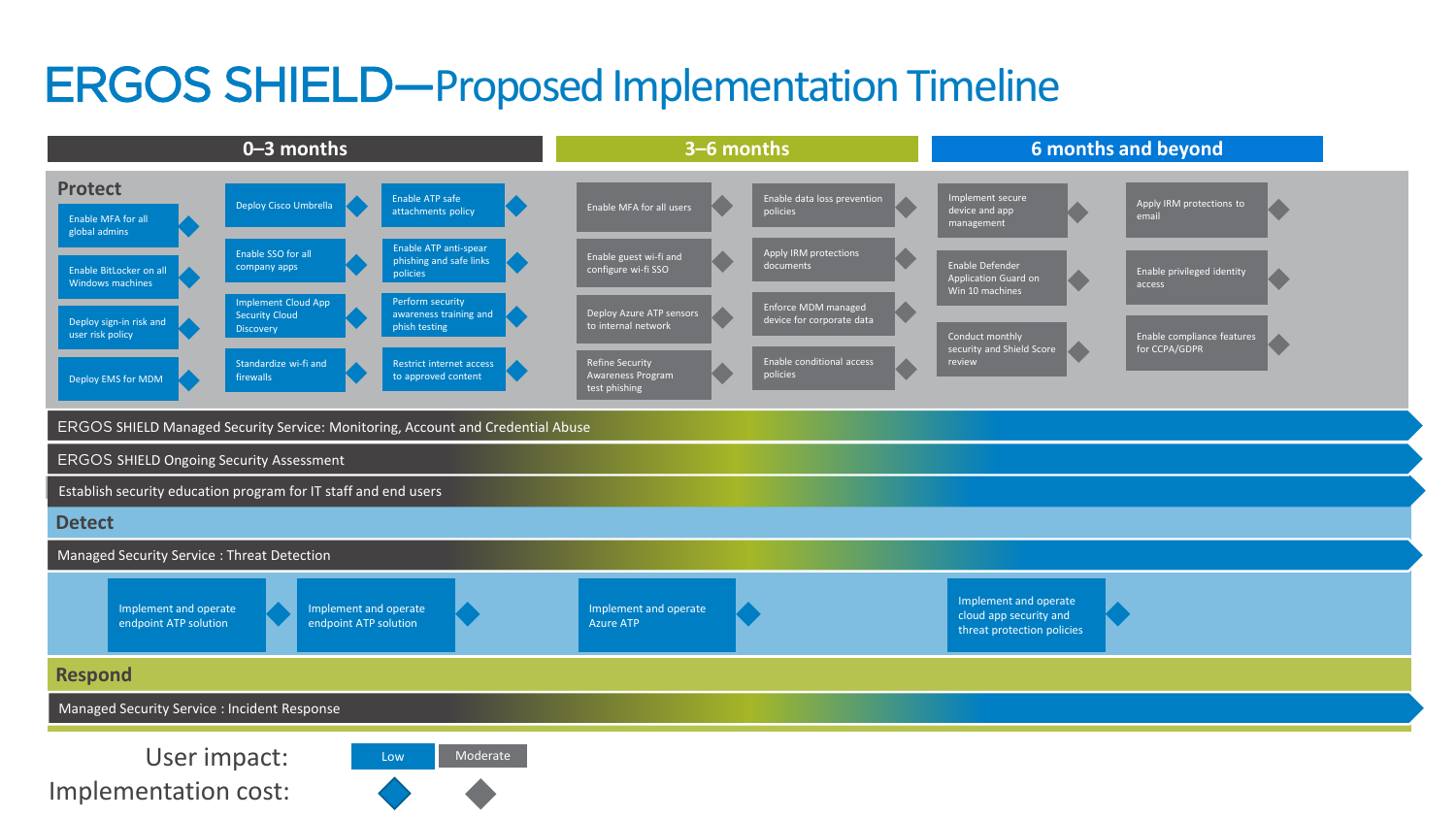![](_page_7_Figure_0.jpeg)

#### ERGOSSHIELD Score

- Use ERGOS SHIELD Score to understand your current security baseline and ranking among similar businesses
- Track SHIELD Score improvements over time
- Track desired state configuration and drift, using scheduled monthly or quarterly reviews

#### **Prioritize**

• Prioritize the security actions from Shield Score based on user impact and implementation cost

#### Build Roadmap

• Build a roadmap for the implementation of the prioritized security actions

#### Design/Deploy

• Design and deploy the recommended security actions in the roadmap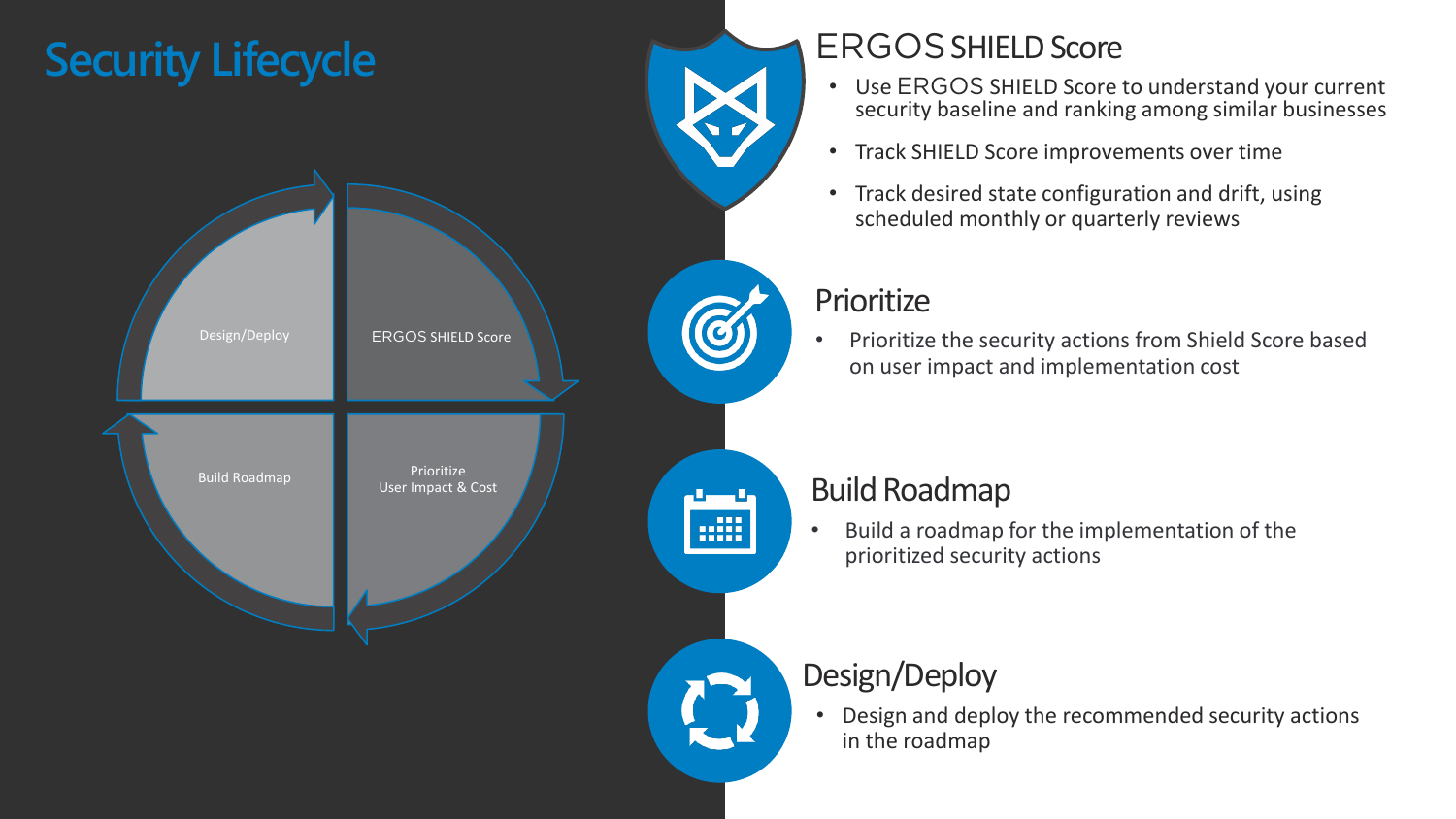### We are here to help

![](_page_8_Picture_1.jpeg)

![](_page_8_Picture_2.jpeg)

![](_page_8_Picture_3.jpeg)

vulnerabilities **Expert guidance** Cost-effective protection

**ERGOS SHIELD: Accelerate deployment, gain end-user adoption, receive expert guidance, and protect your organization.**

### **Your Security | Our Passion**